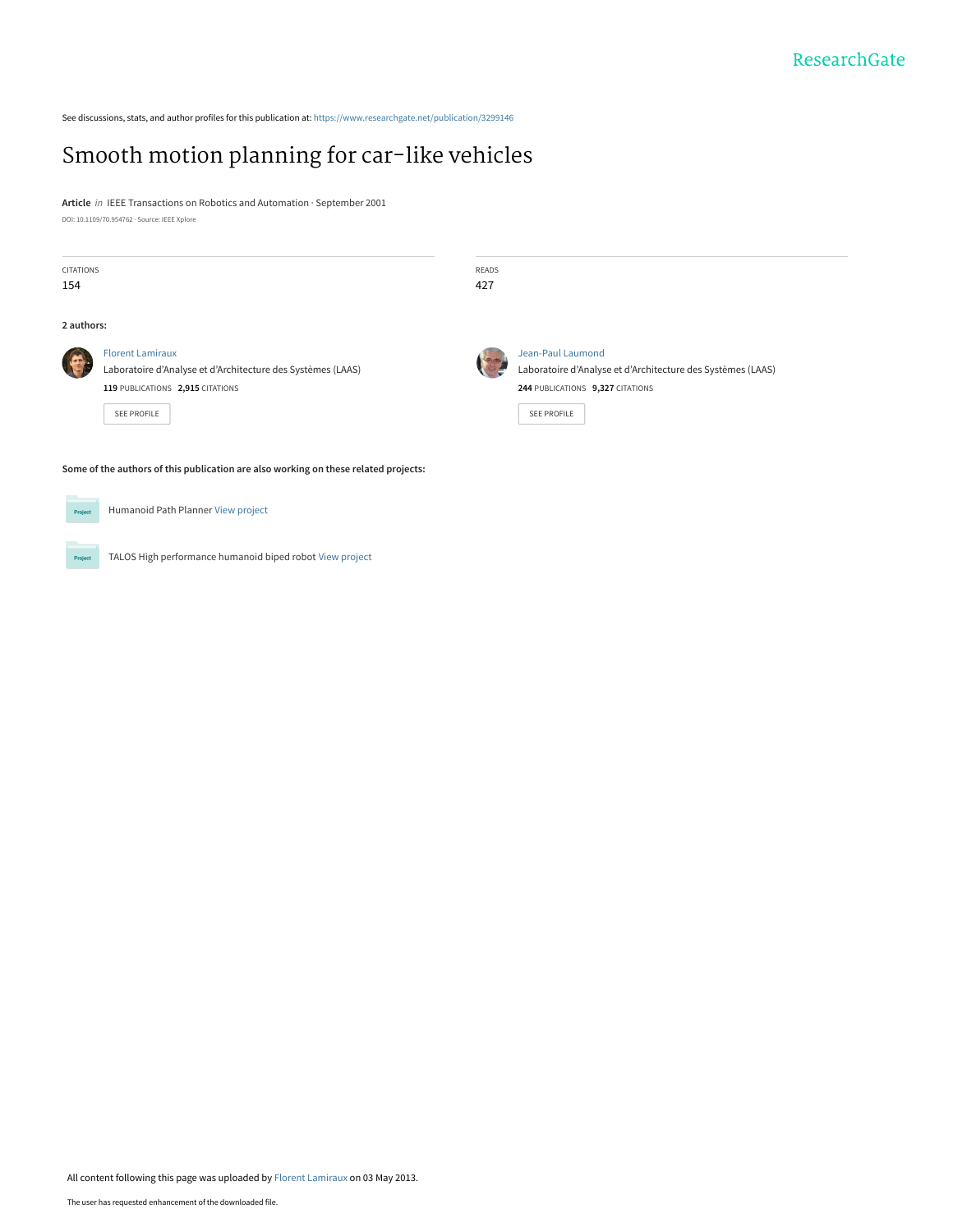## **Smooth Motion Planning for Car-Like Vehicles**

# F. Lamiraux and J.-P. Laumond

*Abstract—***This paper presents a steering method for a car-like vehicle providing smooth paths subjected to curvature constraints. We show how to integrate this steering method in a global motion planning scheme taking obstacles into account. The main idea of the paper is to consider the car as a 4-D system from a kinematic point of view and as a 3-D system from a geometric point of view of collision checking. The resulting planned motions** are guaranteed to be collision-free and  $C^2$  between two cusp points.

*Index Terms—***Nonholonomic car-like robot, smooth motion planning.**

#### I. INTRODUCTION

In the framework of motion planning for nonholonomic systems, the car-like vehicle has been the most investigated system. Numerous motion planners including obstacle avoidance capabilities are today available (e.g., [3], [4], [17], [15], [8], [21], [11], [24], [29]). All these approaches consider the car-like vehicle as a three-dimensional (3-D) system moving in the plane and subjected to constraints on the curvature (in addition to the nonholonomic constraint of rolling without slipping). The pioneering work by Dubins [7] and then by Reeds and Shepp [23], showed that the minimal length<sup>1</sup> paths for a car-like vehicle consist of a finite sequence of two elementary components: arcs of circle (with minimal turning radius) and straight line segments. From then, almost all of the proposed motion planners compute collision-free paths constituted by such sequences. As a result, the paths are piecewise  $C^2$ , i.e., they are  $C^2$  along elementary components, but the curvature is discontinuous between two elementary components. To follow such paths, a real system has to stop at these discontinuity points in order to ensure the continuity of the linear and angular velocities.

To overcome this inconvenience several authors have proposed to smooth the sequences straight line-arc of circle by clothoids (e.g., [12], [9]). The paths are then  $C<sup>2</sup>$  between two cusp points. However, this approach raises another problem: clothoids do not have a closed form making the control of their shapes difficult and dangerous in the presence of obstacles. This smoothing technique usually affects the completeness of the motion planner. The only exception is the work appearing in [24].

In this paper, we propose to revisit the problem by considering a car as a 4-D system from a control point of view: the steering angle is a configuration variable. Such a system has been investigated from a control point of view (e.g., [30]) but without considering the obstacle avoidance problem.

After introducing the model of the car (Section II), we present the steering method which is derived from a method previously developed by the authors for a mobile robot pulling trailers (Section III). This approach guarantees the curvature of the path to be  $C<sup>2</sup>$  between cusp points. Then we show how to plug the steering method within two different nonholonomic motion planning schemes (Section IV). In the first scheme, the algorithm computes a collision-free holonomic path

Manuscript received October 24, 2000. This paper was recommended for publication by Associate Editor M. Overmars and Editor A. De Luca upon evaluation of the reviewers' comments. A shorter version of this paper appears in the 6th International Conference on Intelligent Autonomous Systems.

The authors are with LAAS-CNRS, Toulouse, France (e-mail: florent@ laas.fr; jpl@laas.fr).

Publisher Item Identifier S 1042-296X(01)08451-8.

<sup>1</sup>More precisely, the length here is the length of the path followed by the middle of the rear wheel axis.

in  $\mathbb{R}^2 \times S^1$  (the nonholonomic constraints are ignored, only the obstacles of the environment are taken into account); then the path is approximated by a sequence of admissible paths computed with the steering method applied to the 4-D control system. In the second case, the local method is plugged into PRM (probabilistic roadmap planner): A graph is constructed by picking random free configurations and by connecting them by collision-free paths returned by our local method. To ensure the completeness of these schemes, the steering method has to account for the small-time controlability of the system: to connect configurations close to each other, the steering method has to produce paths that remain close to these configurations [25].

The main contribution of this paper is not to provide a completely new method, but to combine existing techniques from an adequate model of the car and to propose a practical well-grounded algorithm for planning collision-free paths such that the curvature is continuous between cusp points.

## II. CONTROLABILITY OF A CAR AND ADMISSIBLE PATHS

*Control Model:* The modeling of vehicles according to their locomotion systems is well understood (see [6]). Let us consider the system represented in Fig. 1. The distance between the reference point  $(x, y)$  and the middle point of the driving wheels is assumed to be 1. The orientation of the car is denoted by  $\theta$ . The configuration space  $C = \mathbf{R}^2 \times (S^1)^2$  of this system is 4-D. The two controls of a car are the velocity  $v$  of the driving wheels and the time derivative  $\omega$  of the steering angle  $\zeta$ . The steering angle is constrained by mechanical bounds  $|\zeta| \leq \zeta_{\text{max}}$ . A configuration  $X = (x, y, \theta, \zeta)$  is said to be *admissible* if  $|\zeta| < \zeta_{\text{max}}$ . A car corresponds to the following control system.

$$
\begin{pmatrix} \dot{x} \\ \dot{y} \\ \dot{\theta} \\ \dot{\zeta} \end{pmatrix} = \begin{pmatrix} \cos \zeta \cos \theta \\ \cos \zeta \sin \theta \\ \sin \zeta \\ 0 \end{pmatrix} v + \begin{pmatrix} 0 \\ 0 \\ 0 \\ 1 \end{pmatrix} \omega.
$$
 (1)

Applying the technique of the Lie bracket rank condition, such a system is proved to be small-time controlable at any point (see for instance [20]). This means that, starting from any configuration, for any time T, the domain reachable with bounded velocity  $(|v| < 1, |\omega| < 1)$ and in time less than  $T$  always contains a neighborhood of the starting configuration.

In a lot of path planning work, the steering angle is not a configuration variable. In this case, the model can be simplified as follows. By setting  $\tilde{v} = v \cos \zeta$  and  $\tilde{\omega} = v \sin \zeta$  we get the following 3-D control system:

$$
\begin{pmatrix} \dot{x} \\ \dot{y} \\ \dot{\theta} \end{pmatrix} = \begin{pmatrix} \cos \theta \\ \sin \theta \\ 0 \end{pmatrix} \tilde{v} + \begin{pmatrix} 0 \\ 0 \\ 1 \end{pmatrix} \tilde{\omega}.
$$
 (2)

This system looks like the kinematic model of the so-called unicycle. The main difference lies in the admissible control domains. Here the  $\sqrt{2}$  and  $\zeta_{\text{max}} = \pi/4$  we get  $0 \le |\tilde{\omega}| \le |\tilde{v}| \le 1$ . The curvature of constraints on  $\tilde{v}$  and  $\tilde{\omega}$  are no longer independent. By setting  $v_{\text{max}} =$ the path should be smaller than 1, whenever it is defined. The various existing motion planners for cars usually consider this 3-D model.

In the next section, we build a steering method based on the combination of canonical paths. The idea is to combine two paths passing by two different configurations to get a feasible path that goes from the first to the second configuration. We define now what we call a canonical path associated to a configuration.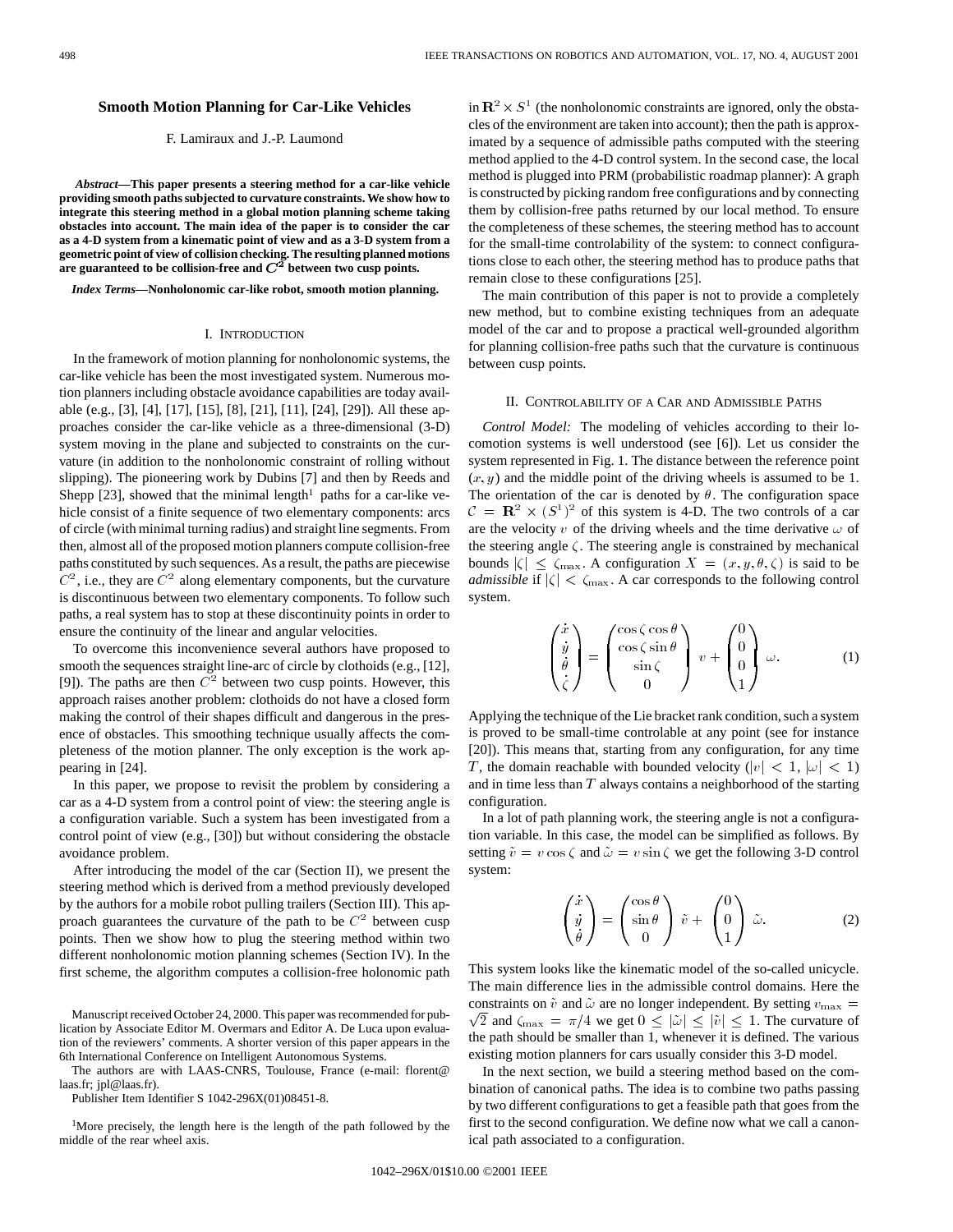

Fig. 1. Model of a car and a canonical curve.

*Canonical Paths, Canonical Curves:* Let us consider a sufficiently smooth path followed by the reference point. Simple computations show that the tangent to the path gives the orientation  $\theta$  of the car, while the steering angle  $\zeta$  is related to the curvature<sup>2</sup>  $\kappa$  of the path by  $\kappa = \tan \zeta$ . These relations define a one-to-one mapping between the space of admissible configurations and  $\mathbb{R}^2 \times S^1 \times [-1, 1]$ . In other word, any configuration can be parameterized by a vector  $(x, y, \theta, \kappa)$ where  $\kappa$  is the curvature defined above. Now, given a configuration  $X = (x, y, \theta, \kappa)$ , there exists a unique feasible path passing by X and keeping  $\kappa$  constant. This *canonical path*, denoted by  $\Gamma(X, s)$ , is obtained by integrating system (1) with  $v = 1$  and  $\omega = 0$  over the time interval [0, s]. The corresponding curve  $\gamma(X, s)$  followed by the reference point  $(x, y)$  is an arc of circle if  $\kappa \neq 0$  and a straight line if  $\kappa = 0$ . Let us notice that this curve is parameterized by arc-length s.  $\gamma(X, s)$ is called the *canonical curve* associated to X. By construction we get the following property.

*Property 1:* The canonical path of an admissible configuration verifies the curvature constraint.

## III. A STEERING METHOD

To any configuration  $X$ , the definition above associates a path passing by this configuration. We are now going to show how to



Fig. 2. Steer accounts for small-time controlability.

use these canonical curves to build a feasible path between two configurations.

We define a smooth increasing function  $\alpha$  from [0,1] into [0,1] verifying:  $\alpha(0) = 0$ ,  $\alpha(1) = 1$ ,  $\dot{\alpha}(0) = \ddot{\alpha}(0) = \dot{\alpha}(1) = \ddot{\alpha}(1) = 0$ . Let  $X_1$  and  $X_2$  be the initial and goal configurations, respectively.

It can be easily verified that the curve  $P(t) = (1 - \alpha(t))\gamma(X_1, t) +$  $\alpha(t)\gamma(X_2,t-1)$  has the same position, tangent and curvature as  $\gamma(X_1, t)$  for  $t = 0$  and as  $\gamma(X_2, t - 1)$  for  $t = 1$ . Therefore, it corresponds to a feasible path  $X(t)$  in  $C$  going from  $X_1$  to  $X_2$  when  $t$ goes from 0 to 1. The configurations along  $X(t)$  are computed from the curve  $P(t)$ , the orientation of its tangent and its curvature using the relation  $\zeta = \arctan \kappa$ . The key point here is that  $\kappa$  is continuous along  $X(t)$ .

This construction defines a steering method that allows the car to reach any configuration from any other one. However, this steering method is not suitable for integration in our collision-free scheme described below since it does not account for small-time controlability as defined now (see [25] for details).

*Definition:* A steering method Steer is said to account for small-time controlability if it satisfies the following property

$$
\forall \varepsilon > 0, \exists \alpha > 0, \forall (X_1, X_2) \in \mathcal{C}^2
$$

$$
d(X_1, X_2) < \alpha \Rightarrow \text{Steer}(X_1, X_2) \subset \mathcal{B}(X_1, \varepsilon)
$$

where

$$
d
$$
 distance in the configuration space C of the system;  
\n
$$
B(X_1, \alpha)
$$
 ball of radius α centered on  $X_1$  (using distance d);  
\n**Ster** $(X_1, X_2)$  path followed by the steering method between  $X_1$   
\nand  $X_2$ .

To account for small-time controlability, it can be easily stated that a steering method has to generate cusp points. In [14], we show how to build a steering method accounting for small-time controlability using the above convex combination of canonical curves. We briefly recall here the main ideas of this construction. Let  $X_1 = (x_1, y_1, \theta_1, \kappa_1)$  and  $X_2 = (x_2, y_2, \theta_2, \kappa_2)$  be initial and final configurations. We define  $M_2$  as the orthogonal projection of  $(x_2, y_2)$  on  $\gamma(X_1, t)$ . We define  $v_2$ the parameter of this projection on  $\gamma(X_1, t)$ :  $M_2 = \gamma(X_1, v_2)$ . Then we slightly modify the above construction of  $P(t)$  as follows:

 $P(t) = (1 - \alpha(t))\gamma(X_1, v_2t) + \alpha(t)\gamma(X_2, v_2(t - 1)).$ 

The corresponding path in  $C$ , that we denote by

Steer<sup>\*</sup>  $(X_1, X_2)(t)$ , still represents a feasible path going from  $X_1$ to  $X_2$ . Importantly, if  $X_2$  is on the canonical path associated to  $X_1$ , Steer<sup>\*</sup> $(X_1, X_2)(t)$  is exactly the canonical path  $\Gamma(X_1, t)$ . The continuity of Steer<sup>\*</sup> w.r.t.  $X_1$  and  $X_2$  enables us to prove that an open set around the canonical path  $\Gamma(X_1, t)$  (the shaded area in Fig. 2) is reachable by  $\text{Steer}^*$  without escaping the ball of radius  $\varepsilon$  centered on  $X_1$ . Using now the continuity of  $\Gamma(X, t)$  w.r.t. X, we establish that if

<sup>2</sup>This property derives from the notion of flatness recently introduced in control theory [10].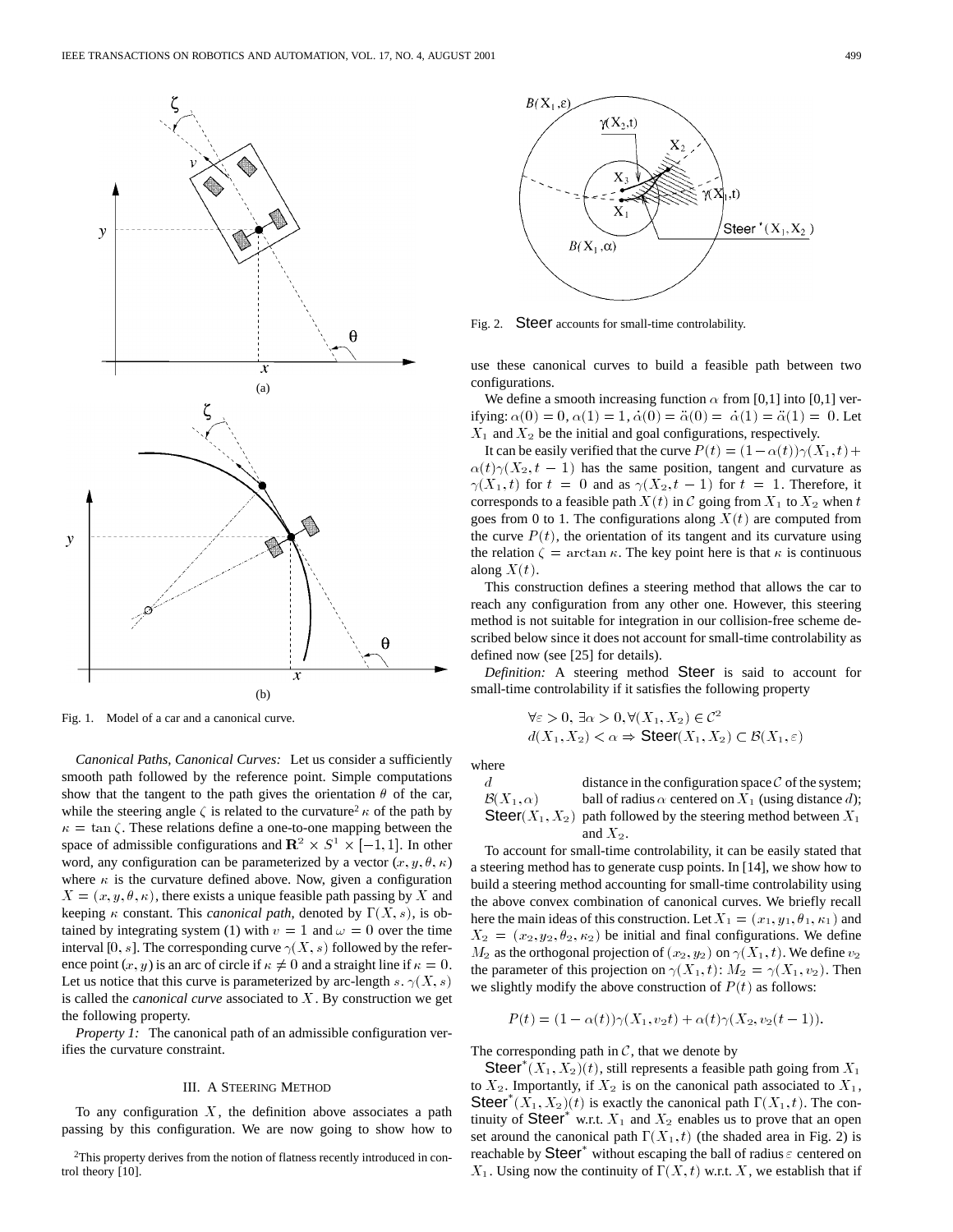

Fig. 3. Two paths generated by Steer. The first one (left) without cusp is a convex combination of the canonical curves associated to each configuration. The second one (right) is composed of a convex combination between the first configuration (bottom) and a cusp configuration and of the canonical path associated to the second configuration (top).

a configuration  $X_3$  is close to  $X_1, \Gamma(X_3, t)$  intersects the open set we have just defined close to  $X_1$  and we can chose a configuration  $X_2$  in this intersection. This process defines another steering method Steer as follows:

- 1) if  $X_3$  is in the open set reachable by Steer<sup>\*</sup>, then Steer $(X_1, X_3) =$  Steer<sup>\*</sup> $(X_1, X_3)$ ;
- 2) otherwise  $\mathsf{S} \text{teer}(X_1, X_3)$  is composed of two subpaths. The first one goes from  $X_1$  to  $X_2$  following Steer<sup>\*</sup> $(X_1, X_2)$  between  $X_1$  and  $X_2$ . The second one goes from  $X_2$  to  $X_3$  following  $\Gamma(X_3,t)$ .

With this construction Steer can access a neighborhood of a configuration  $X_1$  without escaping any given ball centered on  $X_1$  (Fig. 2). It accounts for small-time controlability. As a consequence, if  $X_1$  and  $X_3$  are admissible configurations close enough, then  $\zeta_1$  and  $\zeta_3$  are close enough in  $\int$  –  $\zeta_{\text{max}}$ ,  $\zeta_{\text{max}}$ [ to guarantee that all the configurations  $(x, y, \theta, \zeta)$  generated by Steer( $X_1, X_3$ ) are admissible, i.e., they verify  $\zeta \in ]-\zeta_{\max}, \zeta_{\max}[$ . Gathering this result with the curvature continuity result we get the following property.

*Property 2:* For two sufficiently close admissible configurations  $X_1$ and  $X_3$ , all the configurations of the path  $\mathsf{Steer}(X_1, X_3)$  are admissible. The path followed by the reference point is  $C<sup>2</sup>$  between  $X<sub>1</sub>$  and  $X_2$  and between  $X_2$  and  $X_3$ .

*Remark:* The collision-free path planning scheme we define later builds paths composed of sequences of subpaths generated by Steer. The continuity of the curvature between two subpaths ensures us that a real system can follow these paths without stopping between each subpaths.

Fig. 3 shows two examples of paths generated by Steer.

## IV. PLUG-IN Steer IN TWO MOTION PLANNING SCHEMES

The first path planning scheme works for any small-time controlable system. Introduced in [17] it consists in approximating a collision-free (holonomic) path by a sequence of collision-free admissible ones. It only requires a steering method accounting for small-time controlability (Definition in Section III).

#### *A. Approximation of a Holonomic Path*

*Geometric Planner:* The first step is to find a geometric path, that is a collision-free path that does not take into account the nonholonomic constraints. The car is viewed as a polygon moving freely in translation and rotation in  $\mathbb{R}^2$  among obstacles. The configuration space of this system is then  $\mathbb{R}^2 \times S^1$ . Numerous techniques are available to address the motion planning problem in that case [16]. Among them we chose the "distributed representation approach" [2] that leads to resolution-complete algorithms (such algorithms are guaranteed to find a solution when a solution exists at a given resolution when modeling the search space by a grid). This algorithm is based on the construction of a potential field over the configuration space, the global minimum of which is the goal configuration. This potential field is built from



Fig. 4. A first geometric path and the feasible path generated by the approximation scheme with  $\zeta_{\text{max}} = 60 \text{ deg}.$ 

two potential fields in the plane applied to two control points of the robot. Then the algorithm consists of an alternating sequence of gradient descent and a procedure filling the potential wells. Fig. 4 shows an example of a path computed using this method.

*Approximation Step* : Let us denote by  $\Gamma_{hol}$  the geometric path computed in  $\mathbb{R}^2 \times S^1$  by the previous step. From now on, we consider  $\Gamma_{\text{hol}}$  as a path in C by setting  $\zeta = 0$ .

The approximation step recursively decomposes  $\Gamma_{hol}$  as follows. A configuration X is chosen in the middle of  $\Gamma_{hol}$ . This configuration is connected to  $X^{\text{start}}$  and  $X^{\text{goal}}$  using Steer, generating two feasible subpaths. Collision with obstacles and the curvature constraint  $|\zeta|$  <  $\zeta_{\text{max}}$  are checked along these subpaths. If one of these constraints is violated, the corresponding subpath is discarded and a new subgoal is chosen on  $\Gamma_{hol}$  between the beginning and the end of the discarded subpath.

Fig. 4 (right) shows the result of the approximation scheme performed on the holonomic path of Fig. 4 (left). All the computation are performed in a few seconds.

#### *B. Probabilistic Roadmap Approach*

We have plugged our local method in Move3D, a generic platform for path planning [27]. Move3D can solve path planning problems for any system as long as a geometric description of the system and a local steering method is provided. We have implemented the steering method defined in Section III within Move3D. Move3D plans path using the probabilistic roadmap approach [13]. Free configurations are randomly picked. A roadmap is built by connecting to each other configurations between which the steering method returns a local path without collision. A path planning problem is solved once the initial and goal configurations lie in the same connected component of the roadmap.

Figs. 5 and 6 show paths computed for a car by Move3D. The maximal steering angle  $\zeta_{\text{max}}$  is 30 degrees in both cases.

# *C. Convergence and Completeness*

The convergence of the approximation step is guaranteed to finish in finite time as soon as the holonomic path belongs to an open domain of the collision-free configuration space and the steering method accounts for small-time controlability as defined above. The completeness of the algorithm thus inherits from the completeness of the geometric planner: it is resolution complete.

The probabilistic roadmap approach is probabilistically complete (i.e., the probability of finding a path if one exists tends toward 1 when the searching time increases) if the steering method accounts for small-time controlability.

*Smoothing Step:* Both planning algorithm provide a sequence of elementary admissible paths computed by Steer. This sequence usually include useless maneuvers and detours. A smoothing step tries to connect pairs of configurations randomly chosen on the path using the steering method to shorten the first solution path.

*Remark on Optimal Paths :* The minimal length paths for the system 2 have been characterized by Reeds and Shepp [23]. This result is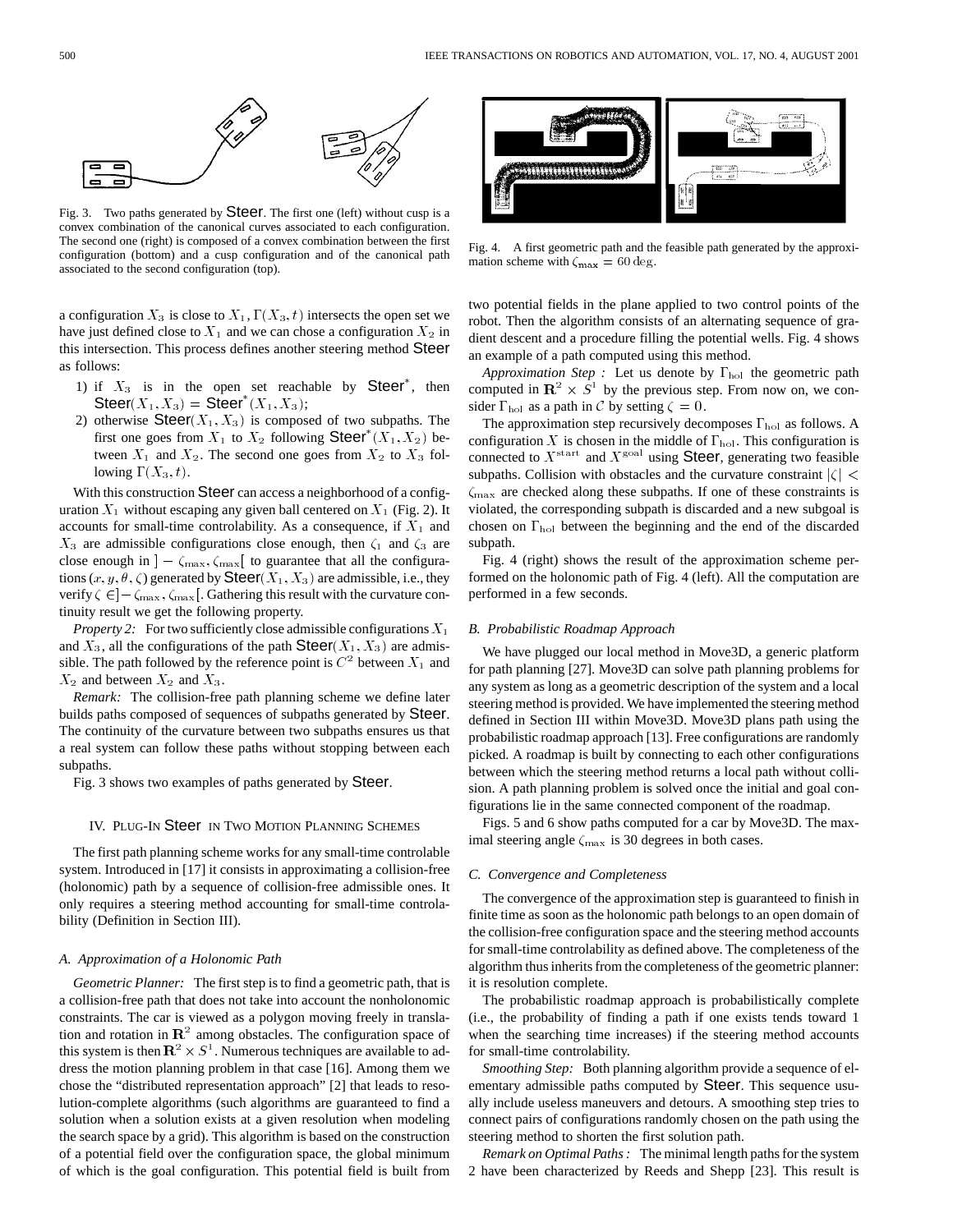

Fig. 5. A path computed by Move3D. The environment is a Mayan city with a pyramid. The car has to make a U-turn in a constrained corridor. Initial configuration is shown on the right. Final configuration is the same with opposite direction. This problem necessarily requires a long detour.



(a)



(b)

Fig. 6. A path computed for a car-like toy using Move3D.

proven in the absence of obstacles. Adding obstacles give rise to a challenging problem: solutions exist via dynamic programming approaches [3], approximated approaches [26] or for special classes of obstacles [1], [5]. All these work do not consider any constraint on the continuity of the path curvature. Computing minimal length paths for the system 1 remains today an open problem even in the absence of obstacle [28]. Therefore the paths computed by the algorithm presented in this paper are not optimal. We just argue that they are satisfactory from a practical point of view.

# V. CONCLUSION

A path for car-like robot is a finite sequence of curves linking cusp configurations. Between two cusps the curves should be sufficiently smooth to allow non zero velocity at any point. In other words, the curvature should be continuous on these curves. The main purpose of this paper is to propose an efficient steering method for a car-like vehicle that computes such piecewise smooth paths. Moreover, the proposed steering method has been integrated within two motion planning schemes. In the approximation scheme, the global solution path of Fig. 4 has been computed within a few seconds. In the probabilistic approaches (Figs. 5 and 6) the solution paths have been computed within a few seconds after a pre-processing time of a few minutes.

The main idea underlying the method proposed in this paper is to consider the car as a 4-D system. In such a way the constraint on the steering angle is treated as an obstacle. The approach avoids numerical issues such as the one arising in previous methods based on clothoids.

# ACKNOWLEDGMENT

The authors are grateful to E. Sims for providing the picture of Fig. 6. Elements of environments of Fig. 5 (Mayan city) and Fig. 6 come from http://www.3dcafe.com.

#### **REFERENCES**

- [1] P. K. Agarwal, P. Raghavan, and H. Tamaki, "Motion planning for a steering-constrained robot through moderate obstacles," in *ACM Symp. Computat. Geom.*, 1995.
- [2] J. Barraquand and J. C. Latombe, "Robot motion planning: A distributed representation approach," *Int. J. Robot. Res.*, 1991.
- [3] J. Barraquand and J.-C. Latombe, "On nonholonomic mobile robots and optimal maneuvering," *Revue d'Intelligence Artificielle*, vol. 3, no. 2, pp. 77–103, 1989.
- [4] J. Barraquand and J. C. Latombe, "Nonholonomic multibody mobile robots: Controllability and motion planning in the presence of obstacles," in *Algorithmica*: Springer-Verlag, 1993, vol. 10, pp. 121–155.
- [5] J. D. Boissonnat and S. Lazard, "A polynomial-time algorithm for computing a shortest path of bounded curvature amidst moderate obstacle," in *ACM Symp. Computat. Geom.*, 1996.
- [6] G. Campion, G. Bastin, and B. d'Andréa-Novel, "Structural properties and classification of kinematic and dynamic models of wheeled mobile robots," *IEEE Trans. Robot. Automat.*, vol. 12, 1996.
- [7] L. E. Dubins, "On curves of minimal length with a constraint on average curvature and with prescribed initial and terminal positions and tangents," *Amer. J. Math.*, vol. 79, pp. 497–516, 1957.
- [8] P. Ferbach, "A method of progressive constraints for nonholonomic motion planning," in *IEEE Int. Conf. Robot. Automat.*, Minneapolis, MN, 1996, pp. 2929–2955.
- [9] S. Fleury, P. Souères, J.-P. Laumond, and R. Chatila, "Primitives for smoothing mobile robot trajectories," *IEEE Trans. Robot. Automat.*, vol. 11, pp. 441–448, 1995.
- [10] M. Fliess, J. Lévine, P. Martin, and P. Rouchon, "Flatness and defect of nonlinear systems: Introductory theory and examples," *Int. J. Contr.*, vol. 61, no. 6, pp. 1327–1361, 1995.
- [11] T. Fraichard, "Dynamic trajectory planning with dynamic constraints: A 'state-time space' approach," in *IEEE/RSJ Int. Conf. Intell. Robots Syst.*, Yokohama, 1993, pp. 1393–1400.
- [12] Y. Kanayama and N. Miyake, "Trajectory generation for mobile robots," in *Robotics Research*. Cambridge, MA: MIT Press, 1986, vol. 3, pp. 333–340.